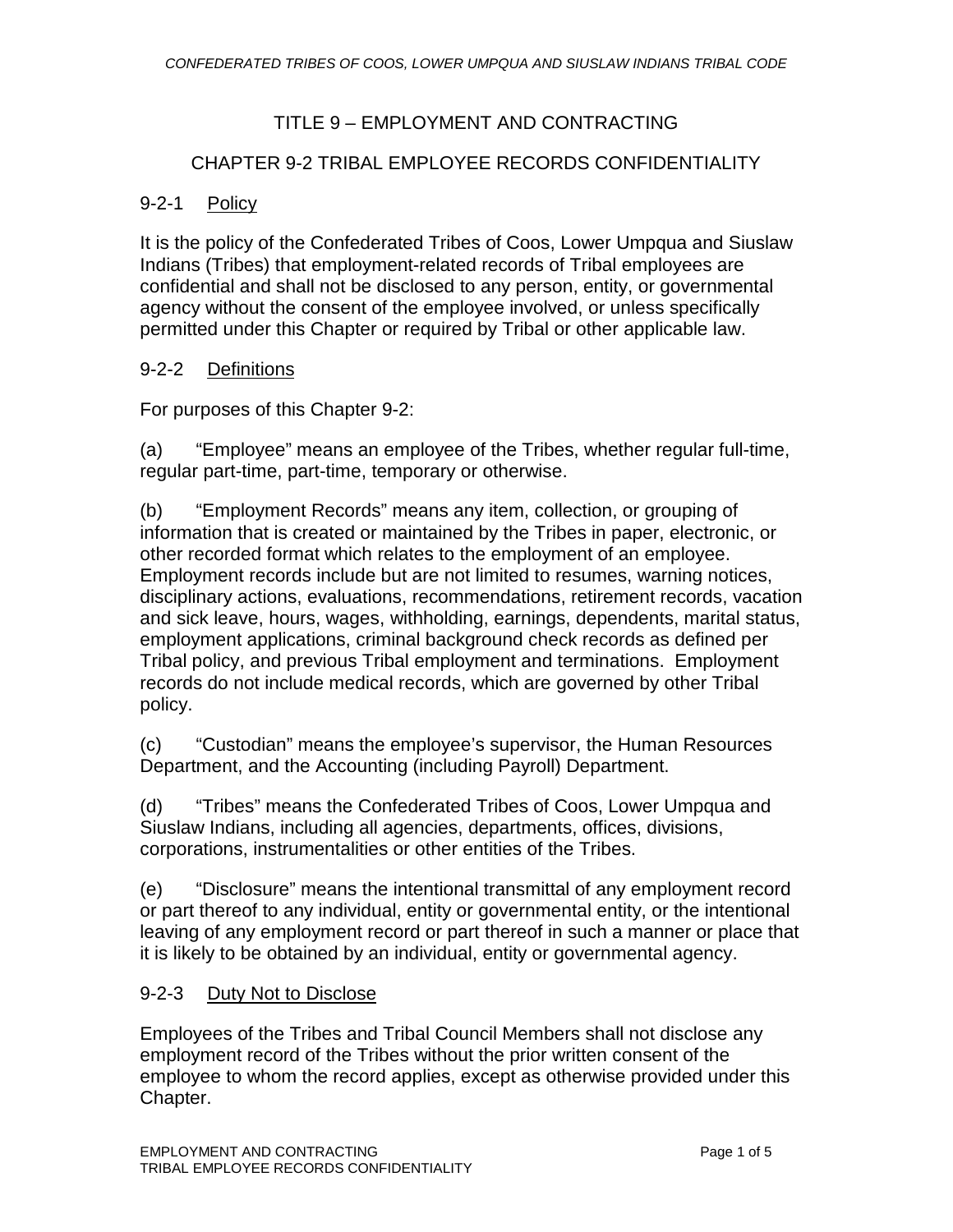# 9-2-4 Exception to the Rule Against Disclosure

It shall be lawful for an employee of the Tribes or a Tribal Council Member to disclose an employment record to the following:

# (a) A "Custodian" as defined in CLUSITC 9-2-2;

(b) The Tribal Administrator, the Director of Human Resources, or his or her designee, when necessary for the Tribal Administrator, Director of Human Resources, or designee to carry out his or her responsibilities and/or to exercise authorities delegated by the Tribal Council, including but not limited to the hiring, training, supervision or promotion of employees, or the investigation or grievance of an employee, as well as administration of Tribal financial and operational affairs;

(c) The Tribal Police, in conjunction with an ongoing investigation, when the holder of an employment record is served with a subpoena for the employment record signed by the Tribal Court Judge. In cases where the Tribal Police believe that publicly filing a request for a subpoena would compromise an ongoing investigation, the Tribal Police may request that the Tribal Court consider the requested subpoena in camera, without a public filing;

(d) Any other individual, entity or governmental agency when the disclosure is pursuant to an order of the Tribal Court or any other court of competent jurisdiction, or is required by the Tribal Code or other applicable law;

(e) The United States, when required by the Internal Revenue Code, the specific requirements of a grant or grant application, or other specific federal law made applicable to Indian tribes; or

(f) Legal counsel for the Tribes when acting to advise or represent the Tribes in any capacity, including the delivery of legal advice to the Tribal Council, Tribal Administrator or any department head, supervisor, or manager.

# 9-2-5 Duty to Notify

(a) Except as provided in CLUSITC 9-2-5(b), or where an employment record is disclosed in camera as provided in CLUSITC 9-2-4(c), any time that disclosure of an employment record is made pursuant to CLUSITC 9-2-4, the person making the disclosure shall, within five (5) working days, notify the employee whose records were disclosed of the disclosure, identify the person to whom the disclosure was made, and the justification for the disclosure.

(b) The notification requirement set out in CLUSITC 9-2-5(a) of this section shall not apply to employment records disclosed pursuant to CLUSITC 9-2-4(a), (b) or (f) or any other disclosures made in the regular course of business in connection with payroll or employee benefits, or to disclosures required by the Internal Revenue Service.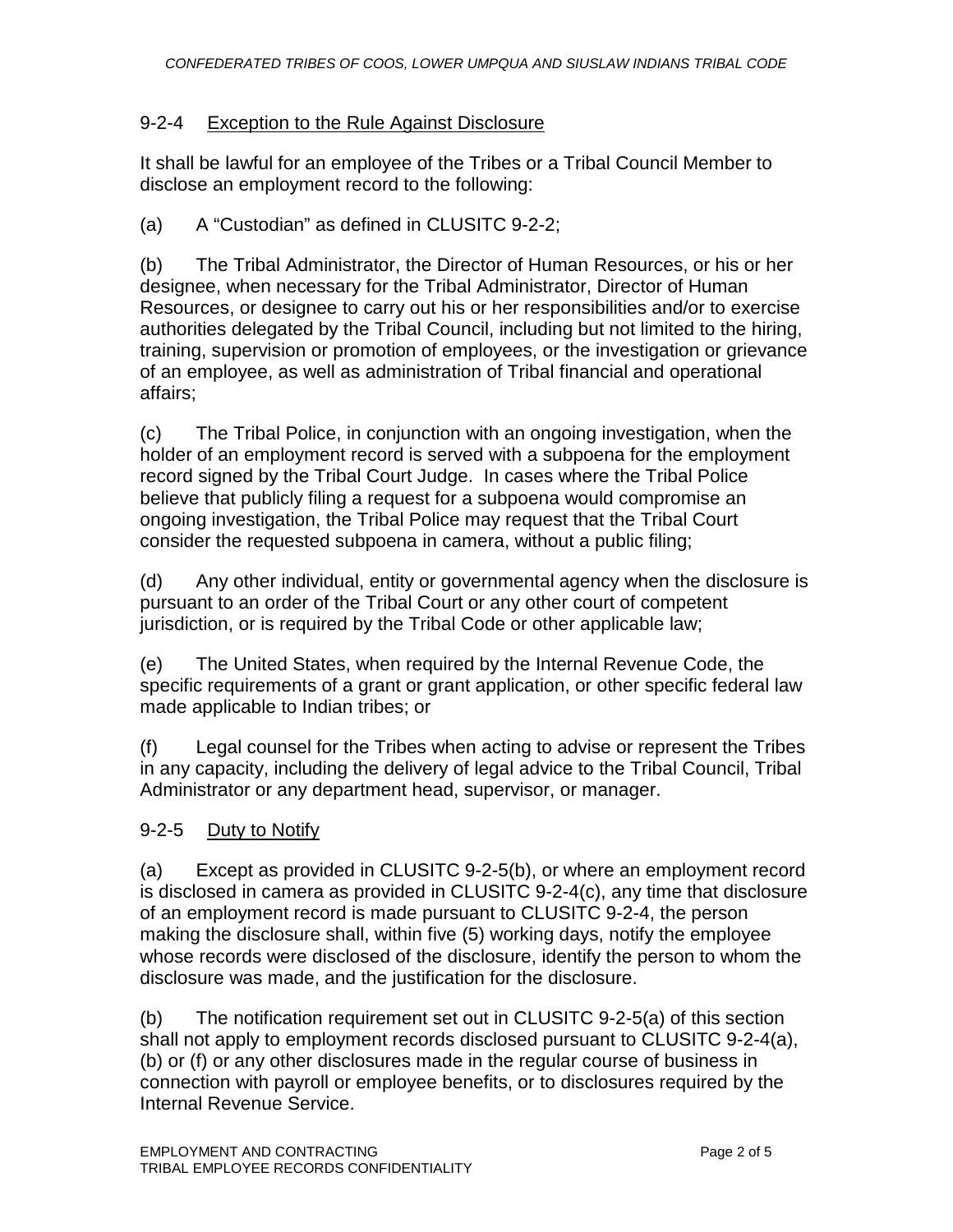## 9-2-6 Penalties

(a) Disclosure by Employee. The knowing and intentional disclosure of any employment record in violation of this Chapter by an employee shall be considered a serious offense subjecting the offending employee to discipline as provided in any applicable employment policies of the Tribes, up to and including possible termination of employment.

(b) Disclosure by Tribal Council Member. In addition to any other applicable standards of conduct that might be violated, the knowing and intentional disclosure of any employment record in violation of this Chapter by a member of the Tribal Council shall be deemed to be gross misconduct under CLUSI Const. Art. X, Section 1.

## 9-2-7 Grievance Procedure

(a) Any current employee who believes that his or her employment records were disclosed in violation of this Chapter may request that the Tribal Administrator investigate the allegation of improper disclosure. At the close of the investigation, the Tribal Administrator shall report in writing to the employee any conclusion with respect to the alleged improper disclosure and what action, if any, is to be taken. If the employee alleges that the Tribal Administrator made the improper disclosure, the Tribal Council Chair or his or her designee shall undertake the responsibility assigned to the Tribal Administrator under this Section 9-2-7.

(b) The decision pursuant to CLUSITC 9-2-7(a), of the Tribal Administrator, the Tribal Council Chair, or designee, is not appealable under CLUSITC 2-1 by the employee whose records were disclosed. Nothing in this section shall affect the rights provided by tribal law of the offending employee to appeal from any disciplinary decision or sanction imposed under CLUSITC 9-2-6(a).

(c) The procedures set out in this section shall not apply to allegations of improper disclosure by Tribal Council members. Such allegations shall be referred for investigation to the Tribal Council to be resolved pursuant to any applicable provision of the CLUSI Constitution, this Code or Tribal Council rules of conduct.

## 9-2-8 Sovereign Immunity

Nothing in this Chapter shall waive the sovereign immunity of the Tribes or the immunity of any employee, agent, attorney or councilperson from suit or the imposition of any judgment. Provided that to the extent any separate Tribal law has, or may in the future waive the sovereign immunity of the Tribes or any of its employees, agents or attorneys, nothing in this section shall modify or limit any waiver found in such separate Tribal law.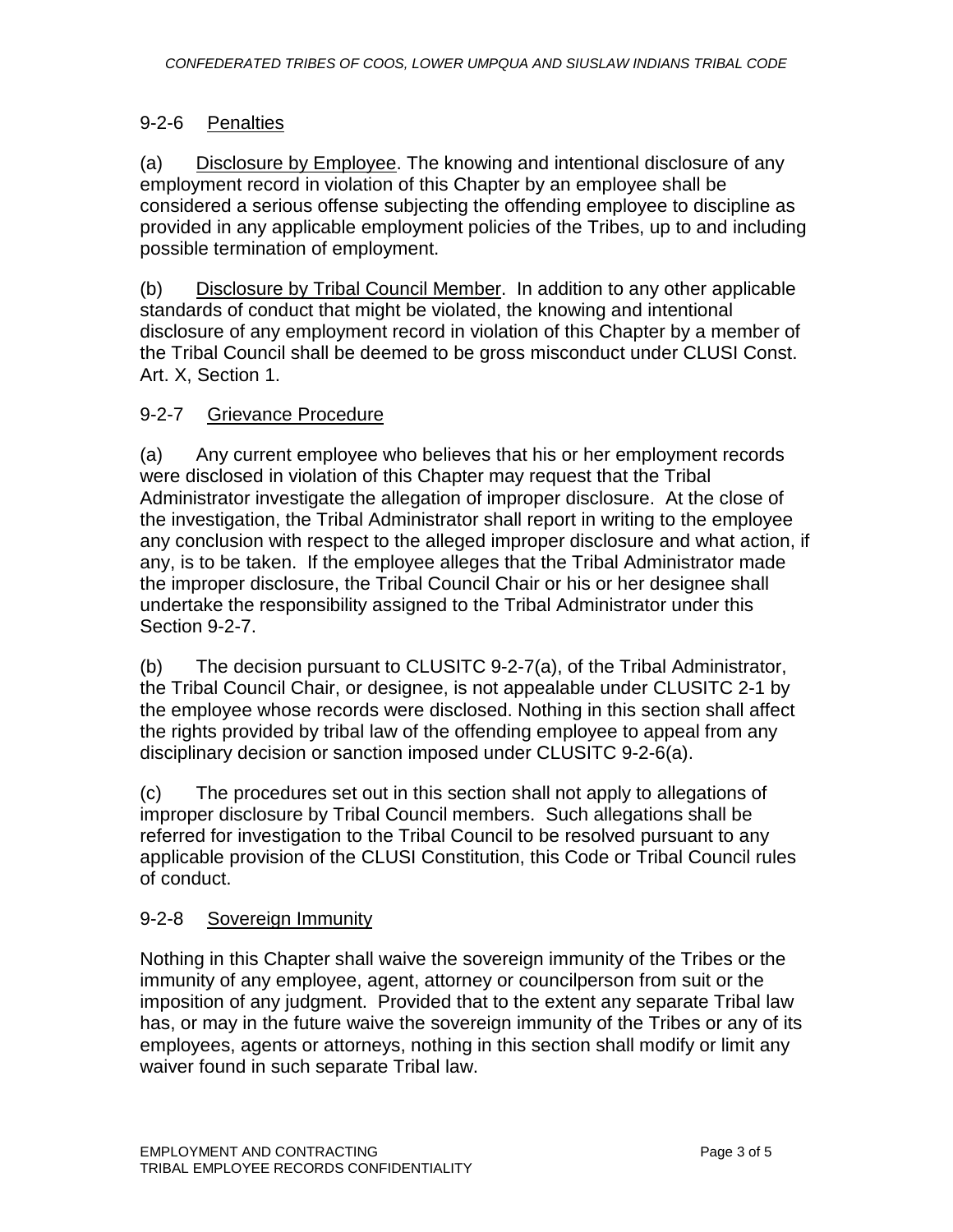# APPENDIX A

# LEGISLATIVE HISTORY AND EDITORIAL CHANGES